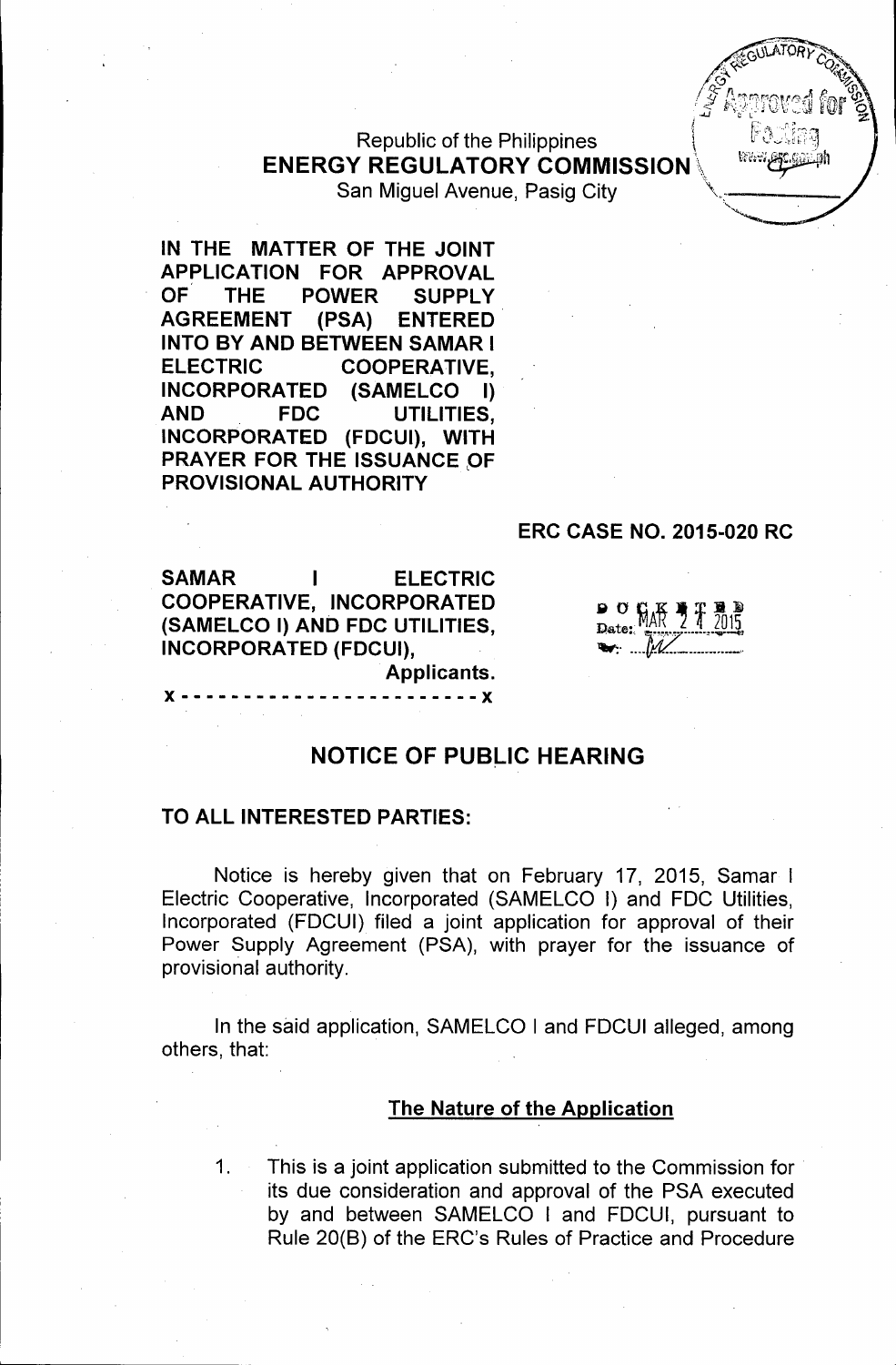$\mathbf{X}_1$ 

(the ERC Rules)<sup>1</sup> and other pertinent rules and regulations;

# The Applicants

- 2. SAMELCO I was created pursuant to the provisions of Republic Act No. 6038 or the National Electrification Administration (NEA) Act, as amended by Presidential Decree No. 269. Pursuant to this Decree, it was incorporated and registered on February 27, 1974 with principal office at Barangay Carayman, Calbayog City. It serves the power requirements of Almagro, Calbayog City, Gandara, Matuguinao, Pagsanghan, San Jorge, Santa Margarita, Santo Nino, Tagapul-an and Tarangnan, all in the Province of Samar;
- 3. FDCUI is a corporation duly organized and existing under the Philippine Laws, with principal office address at the 23rd Floor PBCom Tower, 6795 Ayala Avenue corner V.A. Rufino St., Makati City. It was formerly known and registered under the name ALG Renewable Energy Holdings, Incorporated. It is a wholly owned subsidiary of Filinvest Development Corporation (FDC);

# Compliance with Pre-filing Reguirements

- 4. In compliance with Rule 6 of the ERC Rules and in support of the instant application for approval of the PSA, copies of the joint application (including annexes) were furnished to the respective legislative bodies of Calbayog City and the Province of Samar, where SAMELCO I principally operates;
- 5. Likewise, a copy of the joint application (including annexes) was furnished to the City of Makati where FDCUI principally operates;
- 6. The entire joint application (excluding annexes) was published in a newspaper of general circulation within the areas where SAMELCO I and FDCUI principally operate;

<sup>1</sup> ERG Resolution No. 38, Series of 2006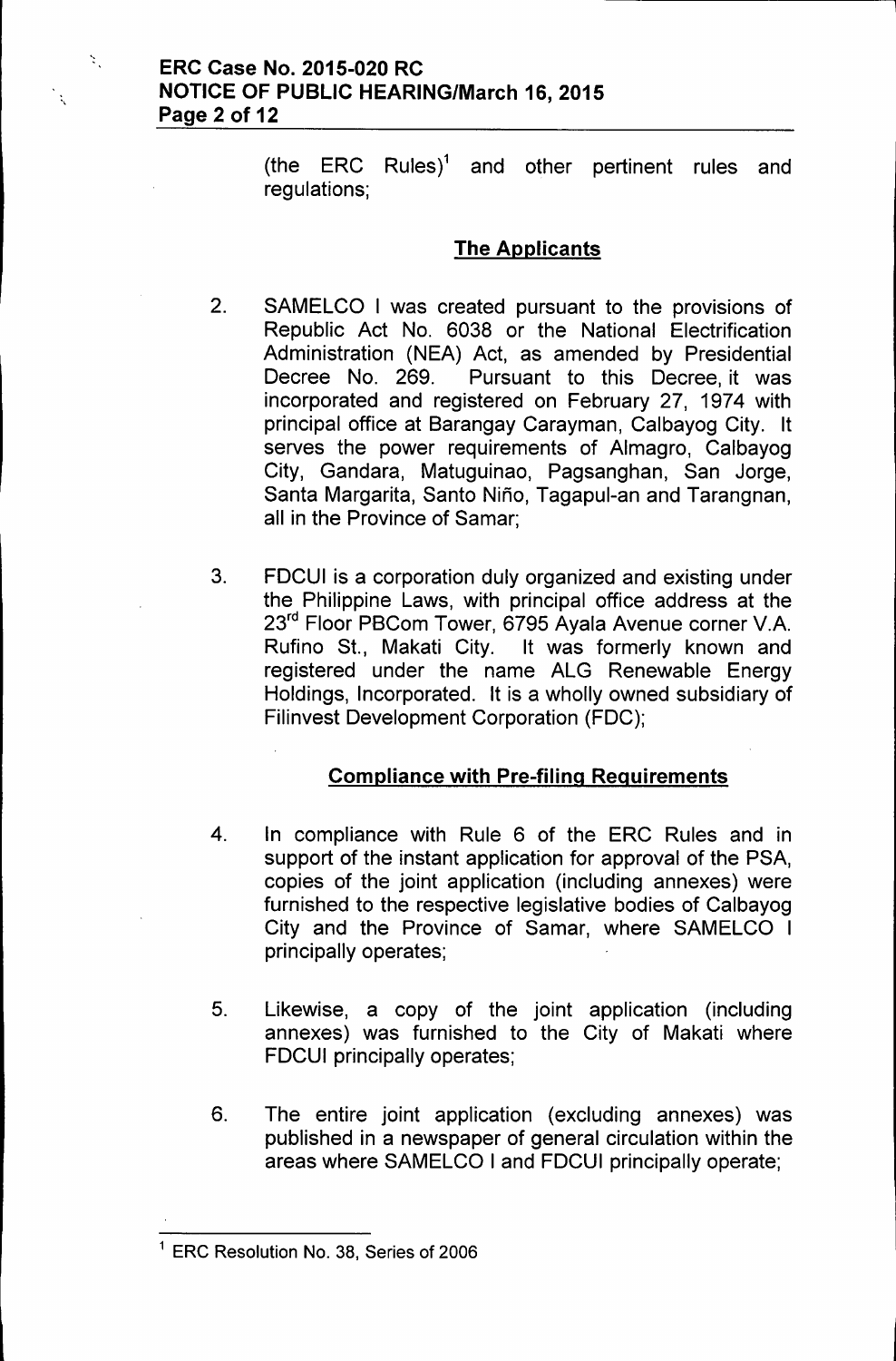$\mathcal{Z}_{\infty}$ 

## SAMELCO I's Power Situation

- 7. SAMELCO I currently sources bulk of its electricity requirements from the Power Sector Assets and Liabilities Management Corporation (PSALM) and the Wholesale Electricity Spot Market (WESM). However, on December 25, 2014, its bilateral contract with PSALM expired;
- 8. To ensure continuous supply and security of electricity within its franchise area, SAMELCO I signed with FDCUI on December 22, 2014, a PSA for a contracted demand of 4 MW for two (2) years from December 26, 2014 to December 25, 2016. The power requirements for SAMELCO I shall be sourced from the Unified Leyte Geothermal Power Plant (ULGPP) Output administered by FDCUI;
- 9. SAMELCO I has forecasted and simulated the effect of the inclusion of the power supplied by FDCUI from the Output of the ULGPP, taking into consideration the reduced supply from the PSALM, to wit:

| With FDCUI - ULGPP    | PhP6.3900/kWh   |
|-----------------------|-----------------|
| Without FDCUI - ULGPP | PhP6.3941/kWh   |
| ⊦Rate Impact          | (PhP0.0041/kWh) |

# The Selection of an Independent Power Producer Administrator (IPPA) for the Strips of the ULGPP

- 10. On November 7, 2013, PSALM conducted the opening of bids for the selection and appointment of IPPAs for the Strips of Energy of the ULGPP located in Tongonan, Leyte;
- 11. FDCUI was selected as the winning bidder for the 40 MW Strips of Energy of the ULGPP. The Notice of Award was issued by PSALM on January 29,2014;

The Region VIII electric cooperatives (R8 ECs) have undertaken a competitive selection process (CSP) in September 2014 inviting power suppliers to participate in the Joint Competitive Power Supply Procurement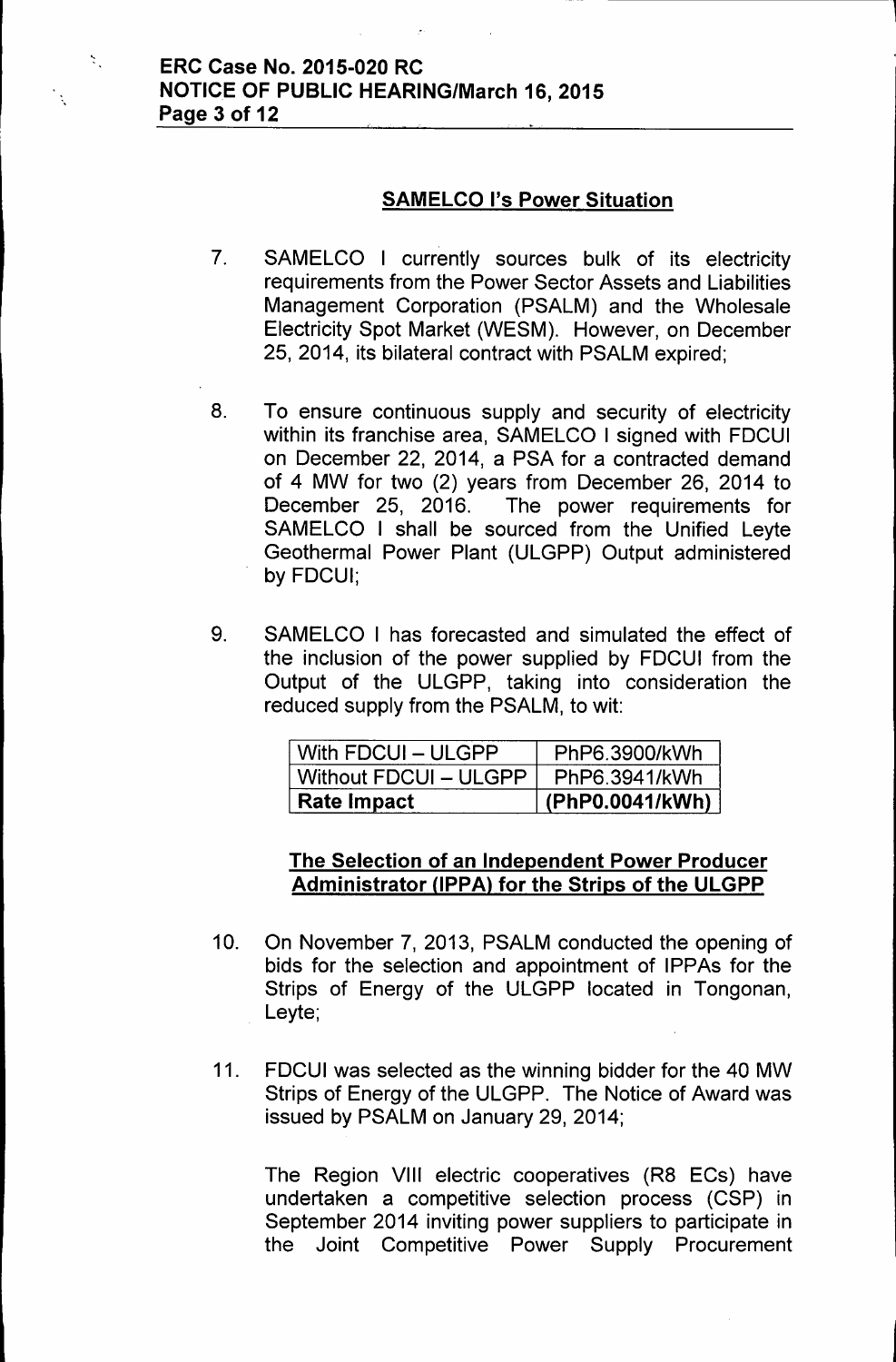Ň.

 $\ddot{\cdot}$ 

(JCPSP) process for the short-term supply of power of the eleven Region 8 member-ECs for the Contract Years 2015 to 2018. Qualified bidders which signified interest to participate in the bidding process were provided with the Instructions to Bidders, Checklist of Eligibility and Bid Requirements, which include the legal, technical and financial requirements and Information Memorandum on the R8 JCPSP and member ECs;

As part of the bidding procedures, the eligibility and bid requirements submitted by each bidder were assessed while the technical and financial proposal (Bid Form) were separately and independently evaluated by calculating and comparing the effective price (PhP/kWh) of the power supply offered from the perspective of memberconsumers of the ECs (i.e., net passed-through generation rates);

The Bid with the lowest calculated effective price in a contract year was considered the Lowest Calculated Bid (LCB) and was subjected to post-qualification;

For the bidder/s that has/have passed the postqualification, its/their Bid/s was/were declared as the Lowest Calculated Responsive Bid(s). The ECs then awarded the PSAs to the Bidder/s whose Bid/s has/have been determined to be the Lowest Calculated Responsive Bid(s);

12. For the JCPSP process for the short-term supply of power of the Region 8 member ECs for the Contract Years 2015 to 2018, below is the Transaction Schedule indicating the activities conducted and the corresponding timetable:

| <b>Activities</b>                          | <b>Date</b>           |  |  |
|--------------------------------------------|-----------------------|--|--|
| Publication and Invitation to Bid          | September 24, 2014    |  |  |
| Payment of Bid Participation Fee           | October 7-10, 2014    |  |  |
| and Issuance of Bidding Documents          |                       |  |  |
| <b>Pre-Bid Conference 1</b>                | October 13, 2014      |  |  |
| Deadline of Submission of October 17, 2014 |                       |  |  |
| <b>Comments on Bidding Documents</b>       |                       |  |  |
| Pre-Bid Conference 2                       | October 23, 2014      |  |  |
| Issuance of Final Instructions             | to   October 27, 2014 |  |  |
| <b>Bidders</b>                             |                       |  |  |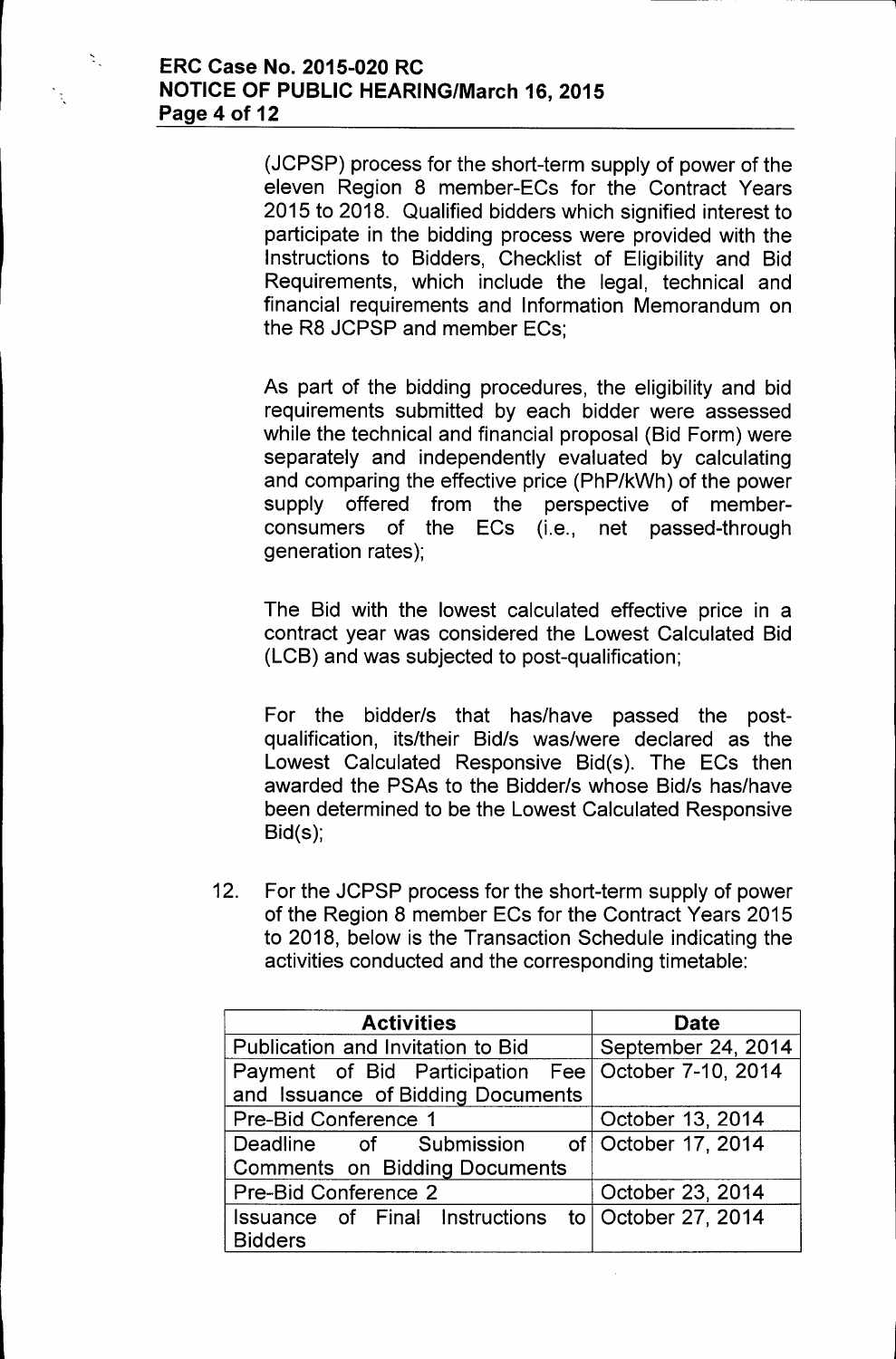## ERC Case No. 2015-020 RC NOTICE OF PUBLIC HEARING/March 16, 2015 Page 5 of 12

| Submission and Opening of Bids                     | November 7, 2014  |
|----------------------------------------------------|-------------------|
| Declaration of Winning Bidders                     | November 14, 2014 |
| Signing of Power Supply Agreements   December 2014 |                   |

# The PSA

13. After extensive negotiations with FDCUI, SAMELCO I signed on December 22, 2014, a PSA from the Strips of Energy of ULGPP for a contracted demand of 4 MW for two (2) years;

#### *Executive Summary*

14. The PSA governs the relationship between the Supplier and the Customer for the sale of electric power. The electric power supply will be drawn from the Output of ULGPP. The Monthly Generation Charge is equal to Fixed Monthly Charge and Energy Charge. The PSA is subject to the Customer's security deposit, assignment and termination;

### *Salient Features*

- 15. The PSA between SAMELCO I and FDCUI contains the following salient terms and conditions:
	- a. Term. The PSA shall have a term of two (2) years or from December 26, 2014 to December 25, 2016;
	- b. Service Specification. They agreed to the following service specifications:

| <b>Contract</b><br>Year | <b>Duration</b>      | <b>Contracted</b><br>Capacity |  |
|-------------------------|----------------------|-------------------------------|--|
| 2015                    | December 26, 2014 to | 2,000                         |  |
|                         | December 25, 2015    |                               |  |
| 2016                    | December 26, 2015 to | 2,000                         |  |
|                         | December 25, 2016    |                               |  |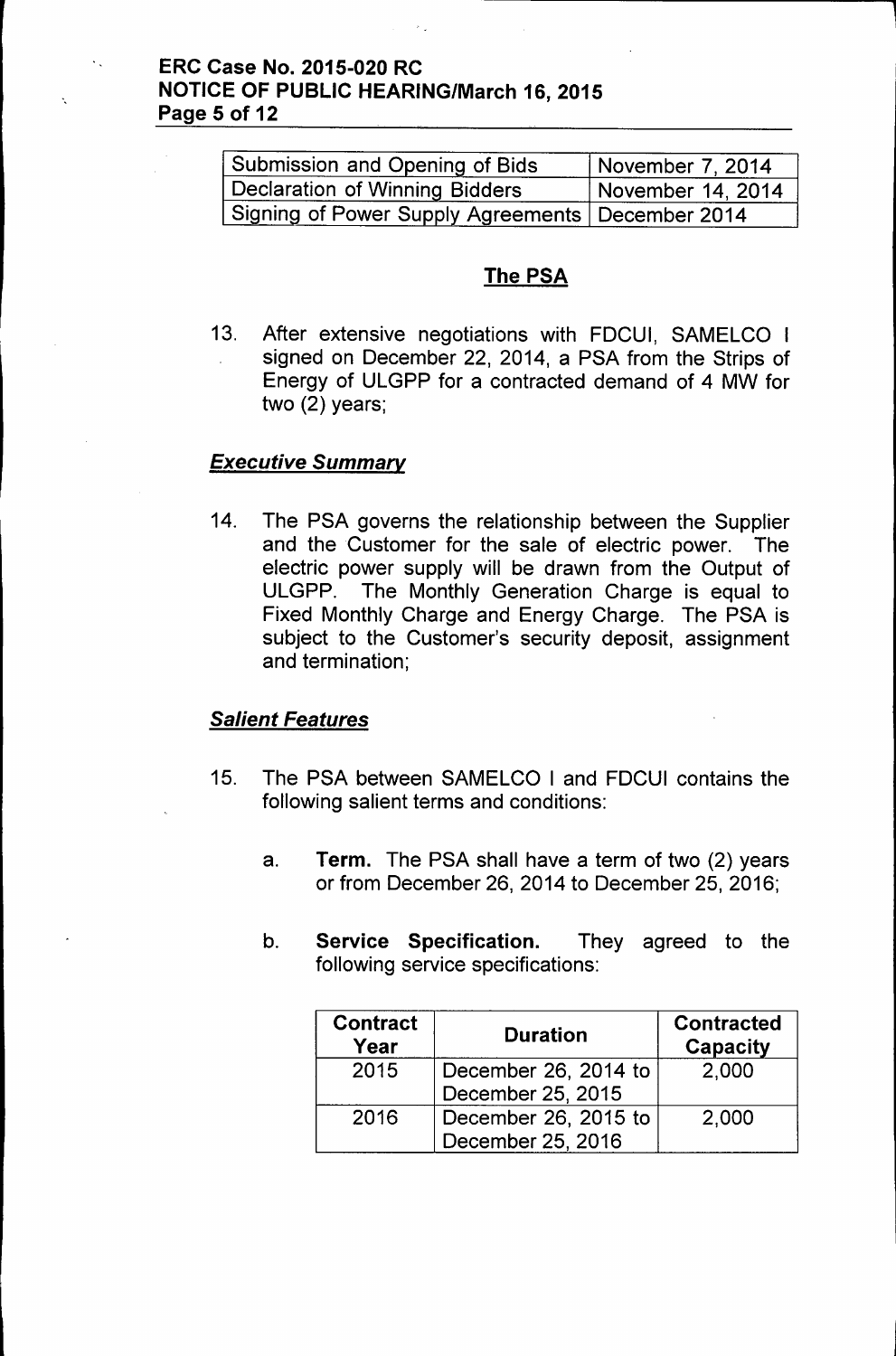$\mathcal{L}_{\mathcal{L}}$ 

 $\ddot{\cdot}$ 

Unutilized Contracted Capacity. The unutilized Contracted Capacity of the Buyer may be made available for utilization of other Region 8 ECs or sold to WESM in accordance with its Rules, and Scheduling and Dispatch Protocol of the PSA;

Reallocation of Contracted Capacities Among Region 8. In order to maximize capacity utilization, the Buyer may, from time to time, reallocate other load nodes, its Contracted Capacities in accordance with the WESM, and Scheduling and Dispatch Protocol, provided, that the Buyer shall still be solely and exclusively responsible for the settlement and payment of the Contracted Capacities. All chargers against any Parties, related to the reallocation of the contracted capacities such as but not limited to, Value-Added Tax (VAT), Local Business Tax, WESM Charges, Line Rentals and such other incidental or regulatory charges or penalties as may be imposed shall be for the account of the Buyer;

c. Reduced Generation Output. Should the Contracted Capacity delivered for the Seller by the ULGPP be interrupted or curtailed to a level below its allocated Strips of 40 MW, for the period, due to the fault or lack of generation capacity of the operator of the ULGPP, the Contracted Capacity of the Buyer shall be adjusted proportionately with the other customers of the Seller;

The Total Customers' Contracted Capacity shall be the sum of the Contracted Capacity of the Seller's Customers under a valid and binding power supply contract with the Seller, but not to exceed 40 MW. For this purpose, the Seller shall update the Buyer of its Total Customers' Contracted Capacity;

d. Replacement Power. In case of reduced Generation Output of the ULGPP, the Buyer shall procure Replacement Power at its own costs. The Seller shall cooperate to arrange for Replacement Power from the WESM;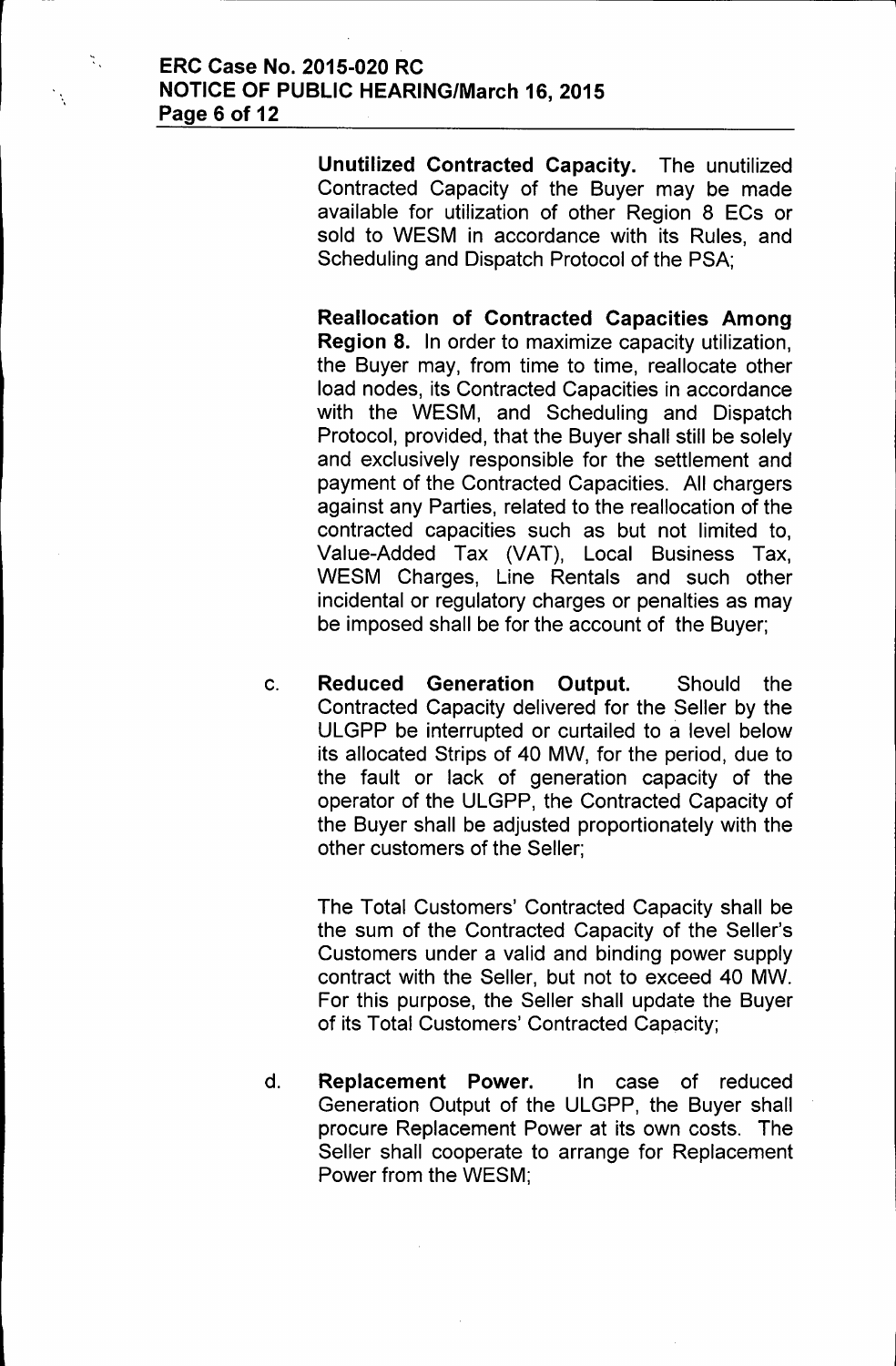e. Contract Price and Total Monthly Charge. The total monthly charge, before taxes, for a billing shall be computed according to the following:

# Total Monthly Charge = Fixed Monthly Charge + Variable Charge

## Fixed Monthly Charge:

Fixed Monthly Charge =  $FMF_{CY} * \sum (CAP_{Sched} * H_n)$ 

Where:

 $\mathcal{L}_{\mathcal{L}}$ 

 $\ddot{\cdot}$ 

- Fixed Monthly Charge = Fixed Monthly Payment for Contracted Capacity (CC) in PhP. Expanded VAT (EVAT) of twelve percent (12%) shall be applied to this Fixed Monthly Charge
- $FMF_{CY}$  = Fixed Monthly Fee at a given Contract Year (CY) in Php/kWh.  $FMF_{CY}$  values are given in the table below
- $\mathsf{CAP}_{\mathsf{Sched}}$  = Scheduled Capacity in kW For Hour n
	- = CC except during interruption or curtailment as provided under Section 1.2

= Specific Hour during the billing period

# Energy Charge:

 $H_n$ 

Energy Charge =  $EF_{CY}$ \*  $\Sigma(CAP_{Sched}$ \* H<sub>n</sub>)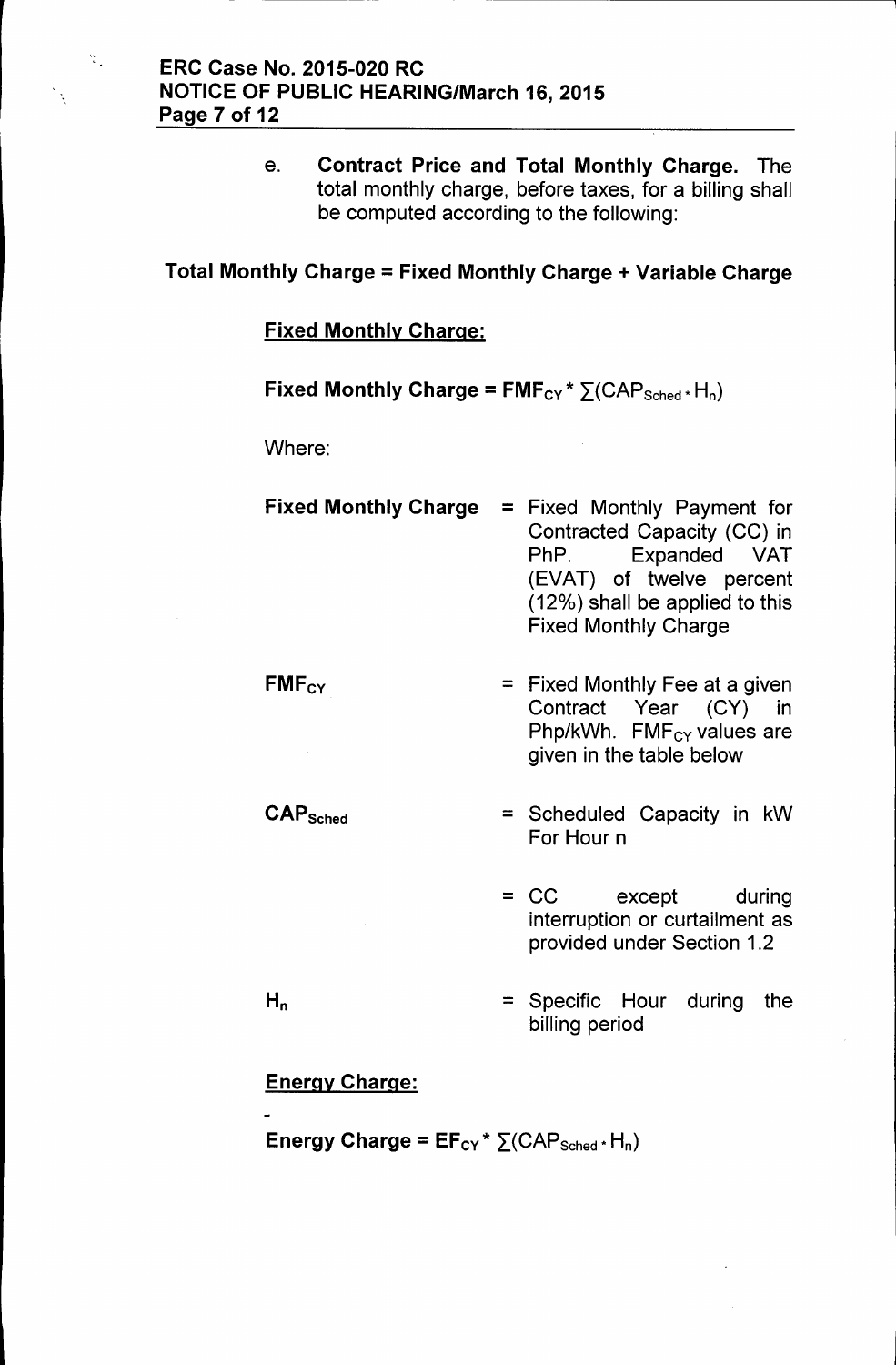Where:

 $\frac{a}{\sqrt{2}}$ 

 $EF<sub>CY</sub>$ 

 $H_n$ 

| <b>Energy Charge</b> | Charge | = Monthly Payment for actual<br>Energy delivered by the<br>Seller to Buyer in Php.<br>ZERO E-VAT shall<br>applied to this Energy | be |
|----------------------|--------|----------------------------------------------------------------------------------------------------------------------------------|----|
|                      |        |                                                                                                                                  |    |

- CAPSched = Scheduled Capacity in kW For Hour n
	- = CC except during interruption or curtailment as provided under Section 1.2
	- = Energy Fee at Contract Year (CY= 2015 or CY= 2016) in Php/kWh
	- = Specific Hour during the billing period

The detailed Generation Charge Computation is attached to the application; and

f. Security Deposit. The Buyer shall establish a Security Deposit not later than thirty (30) Business Days after the Effective Date. The Security Deposit shall be equivalent to one hundred percent (100%) of the projected highest monthly Power Bill for the first Contract Year of the Agreement;

> RENAGMEC Security Fund. The RENAGMEC Power Corporation (RPC) has established a fund exclusively for the R8 JCPSP Transaction Sellers as an additional security for the amounts payable by the Buyer to the Seller;

> If the Security Deposit is insufficient for the amount payable by the Buyer to the Seller, the Seller is entitled to draw the balance from the RENAGMEC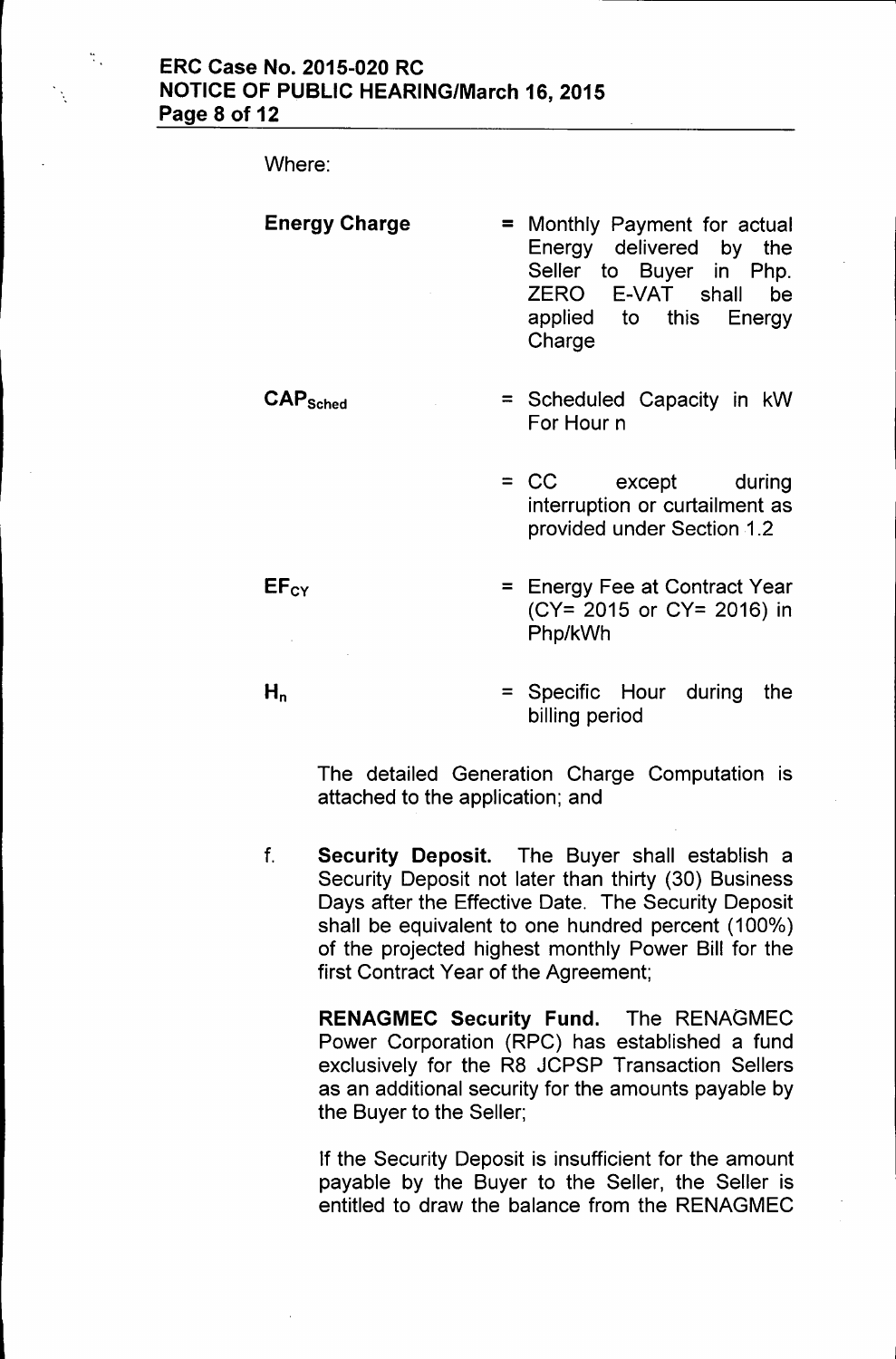$\mathcal{R}_{\mathcal{A}}$ 

 $\mathcal{A}$ 

Security Fund subject to drawing procedures to be agreed upon by the Parties;

# **Other Related Documents**

16. In further support of the instant application, they submit to the Commission the following documents:

| <b>Annex</b> | <b>Nature of Documents</b>                                                         |
|--------------|------------------------------------------------------------------------------------|
| A            | PSA between SAMELCO I and FDCUI dated<br>December 22, 2014                         |
| B            | SAMELCO I's Certificate of Franchise No. 051                                       |
|              | dated January 9, 1980                                                              |
| $\mathbf C$  | SAMELCO I's Certificate of Registration dated                                      |
|              | February 27, 1974                                                                  |
| D            | ALG .<br>Renewable<br>Energy<br>Holdings,                                          |
|              | Incorporated's Certificate of Incorporation                                        |
| E            | FDCUI's Certificate of Filing of Amended                                           |
|              | Articles of Incorporation                                                          |
| F            | <b>FDCUI's General Information Sheet (GIS)</b>                                     |
| G            | FDCUI's latest Audited Financial Statements                                        |
|              | (AFS)                                                                              |
| H            | Affidavit of Service of Application (including                                     |
|              | annexes) to the Legislative Body of the City of                                    |
|              | Calbayog, Province of Samar                                                        |
| $H-1$        | Affidavit of Service (including annexes) to the                                    |
|              | Legislative Body of the Province of Samar                                          |
| $\mathsf{I}$ | Affidavit of Service (including annexes) to the                                    |
| $\mathsf J$  | Legislative Body of the City of Makati                                             |
| $J-1$        | Copy of the Affidavit of Publication<br>Copies of newspaper publication of general |
|              | circulation within the areas where SAMELCO I                                       |
|              | and FDCUI principally operate                                                      |
| K            | Letter to the PSALM requesting for certification                                   |
|              | of insufficiency of capacity to supply Visayas                                     |
|              | distribution utilities (DUs)                                                       |
|              | <b>SAMELCO I's Actual and Forecasted Load Data</b>                                 |
| M            | <b>SAMELCO I's Rate Impact Analysis</b>                                            |
| N            | SAMELCO I's Board Resolution No. 11-S2015                                          |
| O            | Financial Runs and Payment Schedules to the                                        |
|              | PSALM (in a sealed envelope)                                                       |
| P            | <b>PSALM's Notice of Award to FDCUI</b>                                            |
| Q            | Affidavit of Engr. Roderick Z. Fernandez                                           |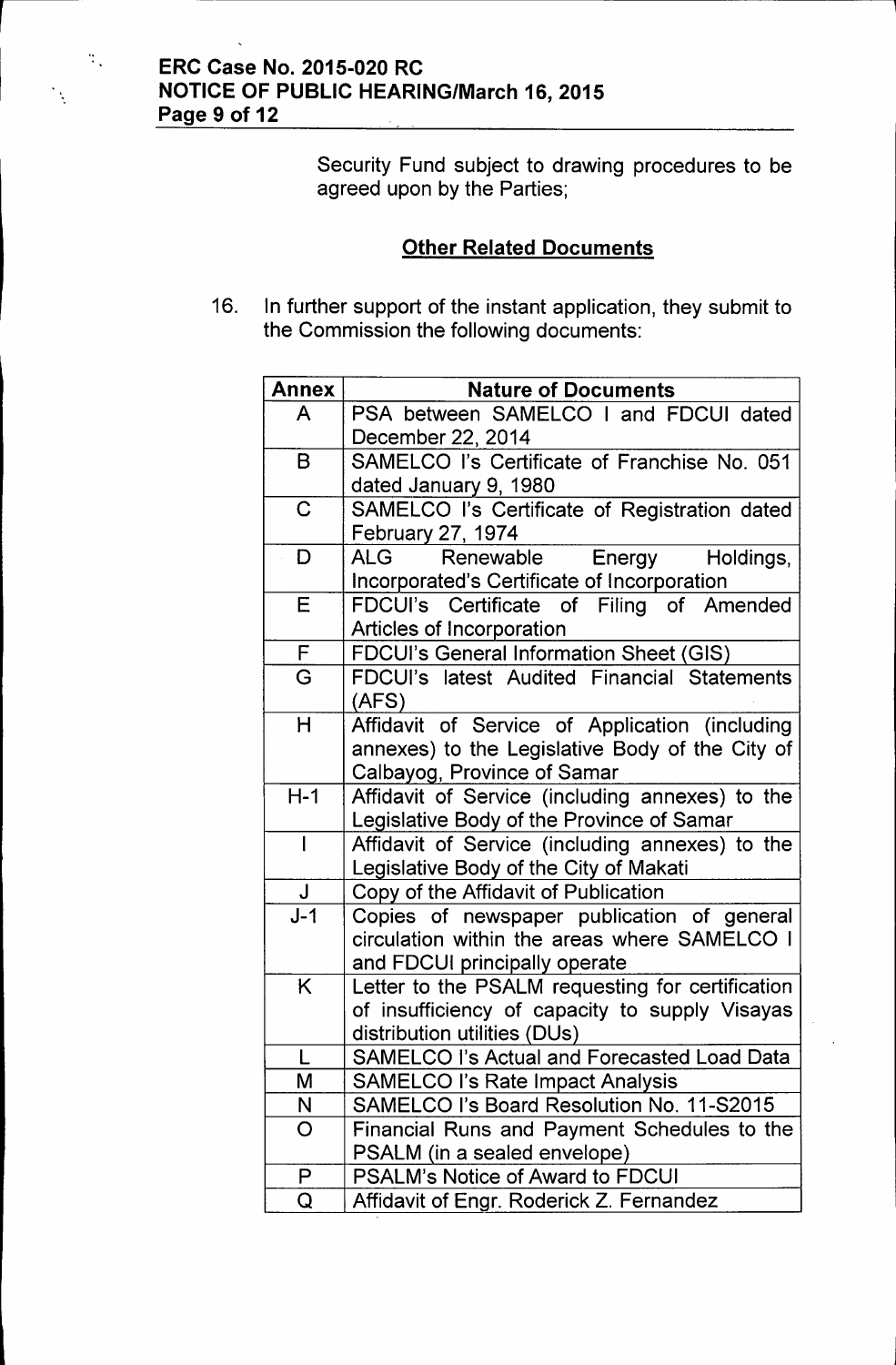$\mathcal{L}_{\mathcal{L}}$ 

# Allegations in Support of the Motion for Confidential Treatment of Information

17. The Commission may, upon request of a party and determining that the disclosure of information requested to be treated as confidential information is justified, treat certain information submitted to it as confidential.<sup>2</sup> They are bound by confidentiality agreement prohibiting the disclosure of any business, technical, marketing, operational, organizational, financial or other information and trade secrets and other confidential documents, papers and information.<sup>3</sup> Accordingly, they request before the Commission that Annex "0" not be disclosed and be treated as confidential in accordance with Rule 4 of the ERC Rules. This Annex contains confidential information critical to the business operation of FDCUI including trade secrets and business calculations, assumptions and projections;

# Allegations in Support of the Issuance of Provisional **Authority**

- 18. The Certificate of Closing and Effectivity for the turnover of the output of the ULGPP is scheduled to be issued on December 19, 2014. FDCUI commences obligation on  $00:00H$  of December 26, 2014 - the Effectivity Date of the IPPA Agreement dated October 20, 2014. A provisional approval of the PSA with indicative rate, from the Commission will allow FDCUI to perform its obligation to supply the requirements of SAMELCO I and for the latter to receive power from the power plant. The issuance of the provisional authority will allow SAMELCO I to charge and collect the respective fees enumerated in the PSA as well as authorize it to pass on the full amount to its member-consumers;
- 19. Pursuant to the ERC Rules of Practice and Procedures, the Commission may exercise its discretion by granting provisional authority or interim relief prior to a final Decision;

 $2$  Rule 4 - Confidential Information, ERC Rules

<sup>&</sup>lt;sup>3</sup> Article 12.4 of the PSA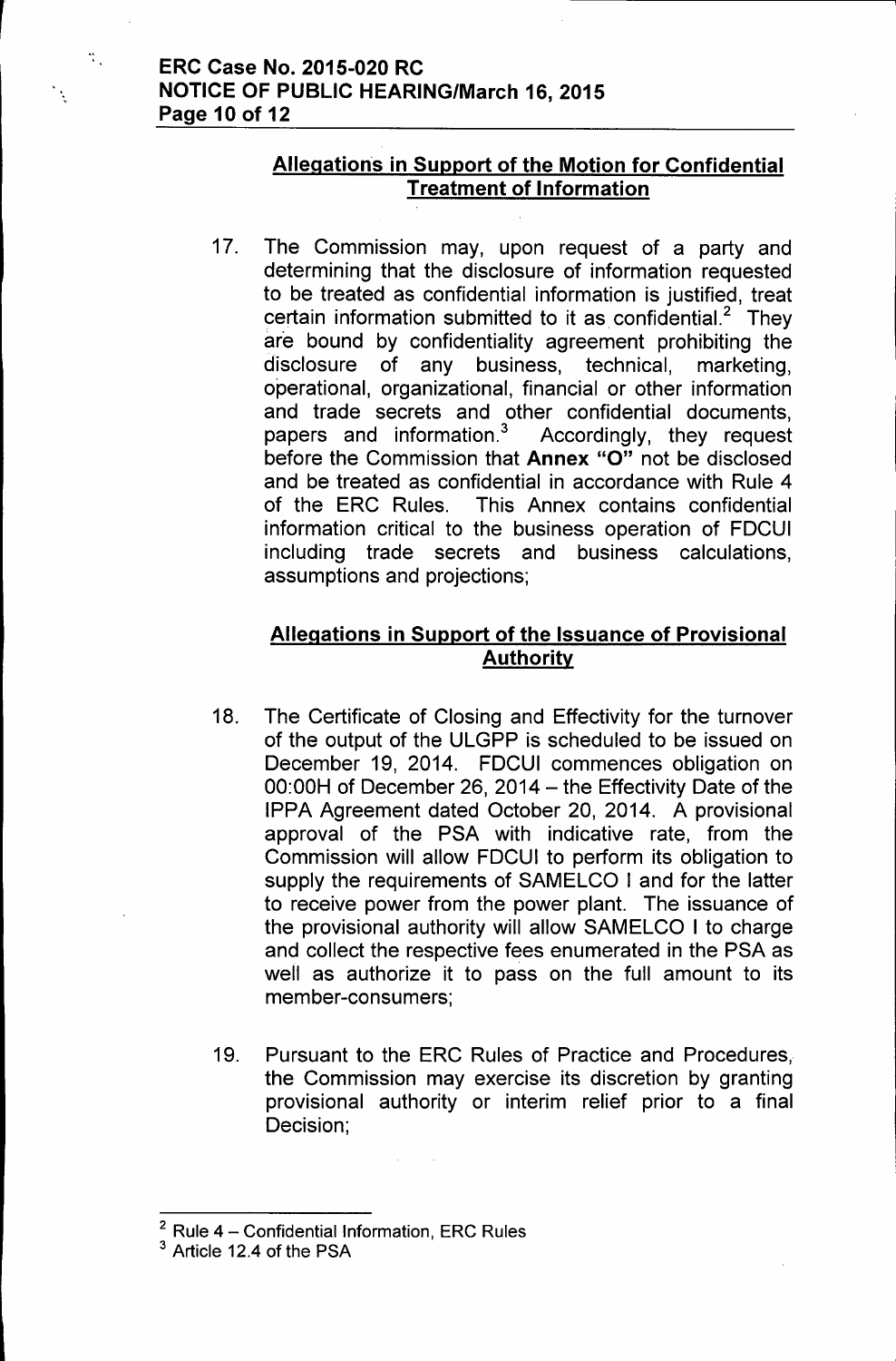« .

 $\mathcal{L}_{\mathcal{A}}$ 

20. It is understood that the interim relief sought by them that may be granted by Commission shall be subject to adjustments and other conditions that may be imposed after hearing and final determination; and

#### **Prayer**

- 21. Thus, they pray, that the Commission:
	- 20.1 Approve their dully negotiated PSA;
	- 20.2 Issue an Order: a) treating Annex "0" and the information contained therein as confidential; b) directing their non-disclosure pursuant to Rule 4 of the ERC Rules; and c) prescribing the guidelines for the protection thereof;
	- 20.3 Provisionally approve their PSA as well as a provisional authority authorizing SAMELCO I to pass on the full amount of the fees and charges under the said PSA to its member-consumers; and
	- 20.4 After trial on the merits, issue a permanent approval of their PSA between which would authorize SAMELCO I to charge and collect the fees under the said PSA as well as authorize it to pass on the full amount to its member-consumers.

The Commission has set the application for initial hearing, expository presentation, pre-trial conference and evidentiary hearing on **April 14, 2015 (Tuesday) at ten o'clock in the morning (10:00 A.M.) at SAMELCO I's Main Office, Barangay Carayman, Calbayog City, Samar.**

All persons who have an interest in the subject matter of the proceeding may become a party by filing, at least five (5) days prior to the initial hearing and subject to the requirements in the ERC's Rules of Practice and Procedure, a verified petition with the Commission giving the docket number and title of the proceeding and stating: (1) the petitioner's name and address; (2) the nature of petitioner's interest in the subject matter of the proceeding, and the way and manner in which such interest is affected by the issues involved in the proceeding; and (3) a statement of the relief desired.